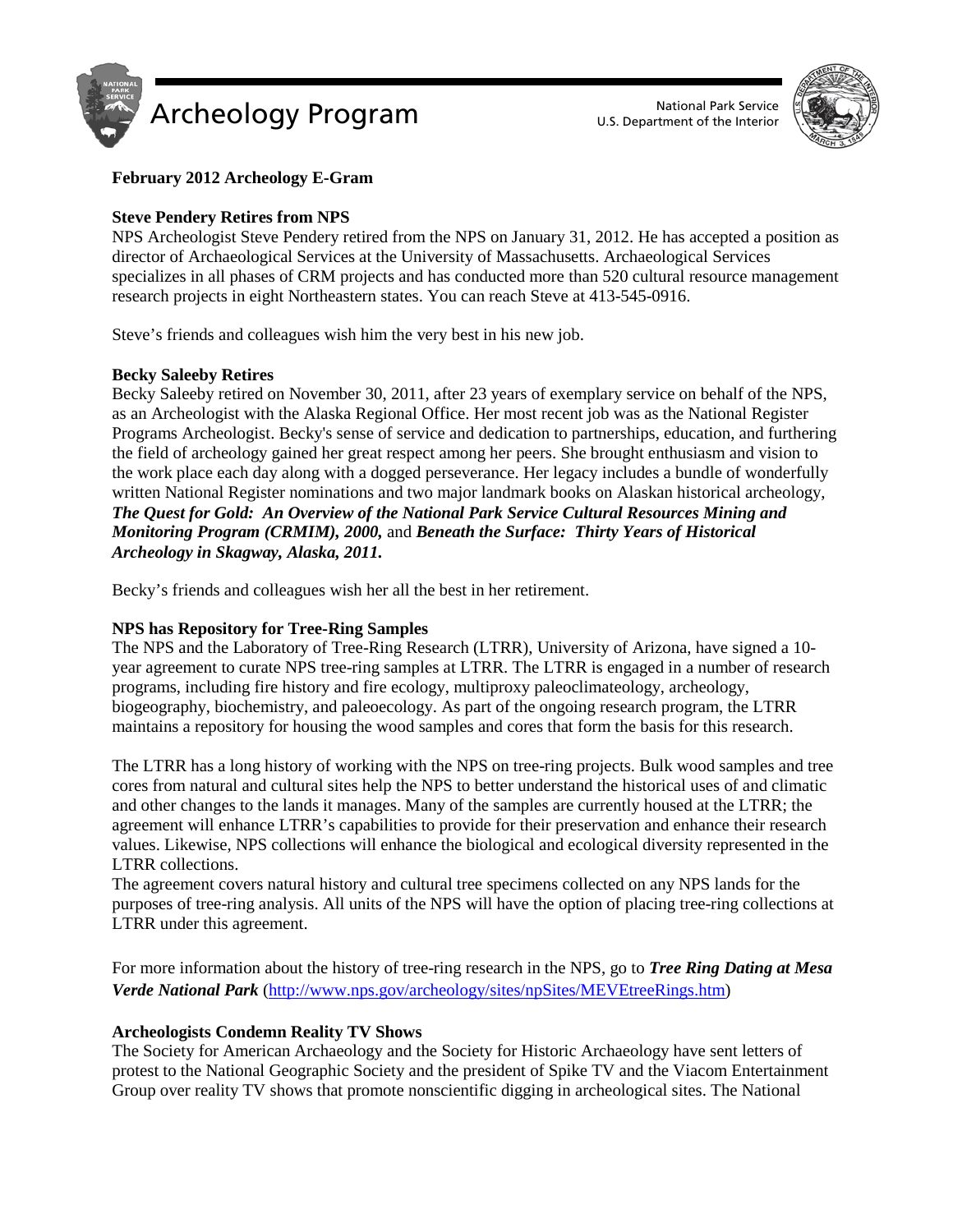Geographic Channel will air episodes of *Diggers* later this year. *Diggers* is a series featuring the activities of two treasure hunters, who travel to various locations in the United States to use metal detectors to remove metal objects from archeological sites. The television episodes, interviews that the two have given, and their website provide instructions for locating and digging in sites, and emphasize the potentially lucrative aspect of looting. Spike TV will air episodes of *American Diggers* that contains much the same content as *Diggers*.

NPS National Capital Region Archeologist Stephen Potter is alarmed that this program may trigger increased looting on public lands, particularly in the East and South, which saw most of the battles of the Civil War. Many of the Civil War battlefields, which contain much metal, are now NPS units. Metal detecting on NPS lands is illegal, but Potter feels that *Diggers* and *American Diggers* will not sufficiently emphasize the distinction between Federal and nonfederal lands, and the protection that Federal laws provide to archeological sites. Regardless of whether the sites are on private or public lands, he says, metal detecting on archeological sites for the sake of personal gain robs everyone of our national heritage.

#### **The Federal Archeologist's Bookshelf: Uncovering History: The Legacy of Archeological**

**Investigations at the Little Bighorn Battlefield National Monument** (2010) by Douglas D. Scott. It is not often that a park archeological overview and assessment deserves a wider audience than NPS employees, but such is the case for *Uncovering History*, by Douglas Scott. Scott has provided historical background and context for archeological and relic hunting activities at the Battle of Little Bighorn, in eastern Montana, that illuminates the development of metal detecting as a key element in battlefield archeology. The report "is intended to pull together the story of how the battle's physical evidence came to be regarded…as artifacts and data that can aid in understanding the events of the past…" (Scott 2010:1).

The Little Bighorn Battlefield, where Army forces led by George Armstrong Custer were defeated by Lakota and Cheyenne Indians in 1876, became a focal point, particularly after World War II, for the developing discipline of battlefield archeology. Prior to the Second World War, almost all of the historic archeological research occurred in the east, focusing on colonial sites. The adaptation of metal detectors for peacetime use set the stage for cooperation between historians and archeologists, and partnerships between archeologists and avocational metal detecting clubs, that changed the way that battlefield research was conducted. NPS staff Don Rickey and Jesse Vaughn began using metal detectors at the Little Bighorn Battlefield in 1956. NPS archeologist Robert Bray, who worked at the Little Bighorn Battlefield in the late 1950s, was one of the few archeologists of his era to advocate the use of metal detectors in studying historic sites. He went on to employ metal detecting methods developed at the battlefield at many other historic sites and to teach students these fieldwork techniques.

The most intense period of archeological investigation of the battlefield occurred after the range fires of 1983. Archeologists took advantage of the lack of vegetation to employ metal detector survey across the battlefield and to conduct excavations in previously inaccessible areas, such as shrub-choked ravines. Informal partnerships with groups and individuals facilitated the metal-detecting survey of all 765 acres of the monument, and 1200 acres outside of the monument on which the activities of the1876 battle took place. Between 1984 and 2005, 271 volunteers contributed over 12,000 hours to various archeological projects, many supervised or coordinated by Richard Fox. These research projects contributed to the development of an archeological model of battlefield behavior that has become an internationally recognized standard for method and theory of battlefield and conflict archeology.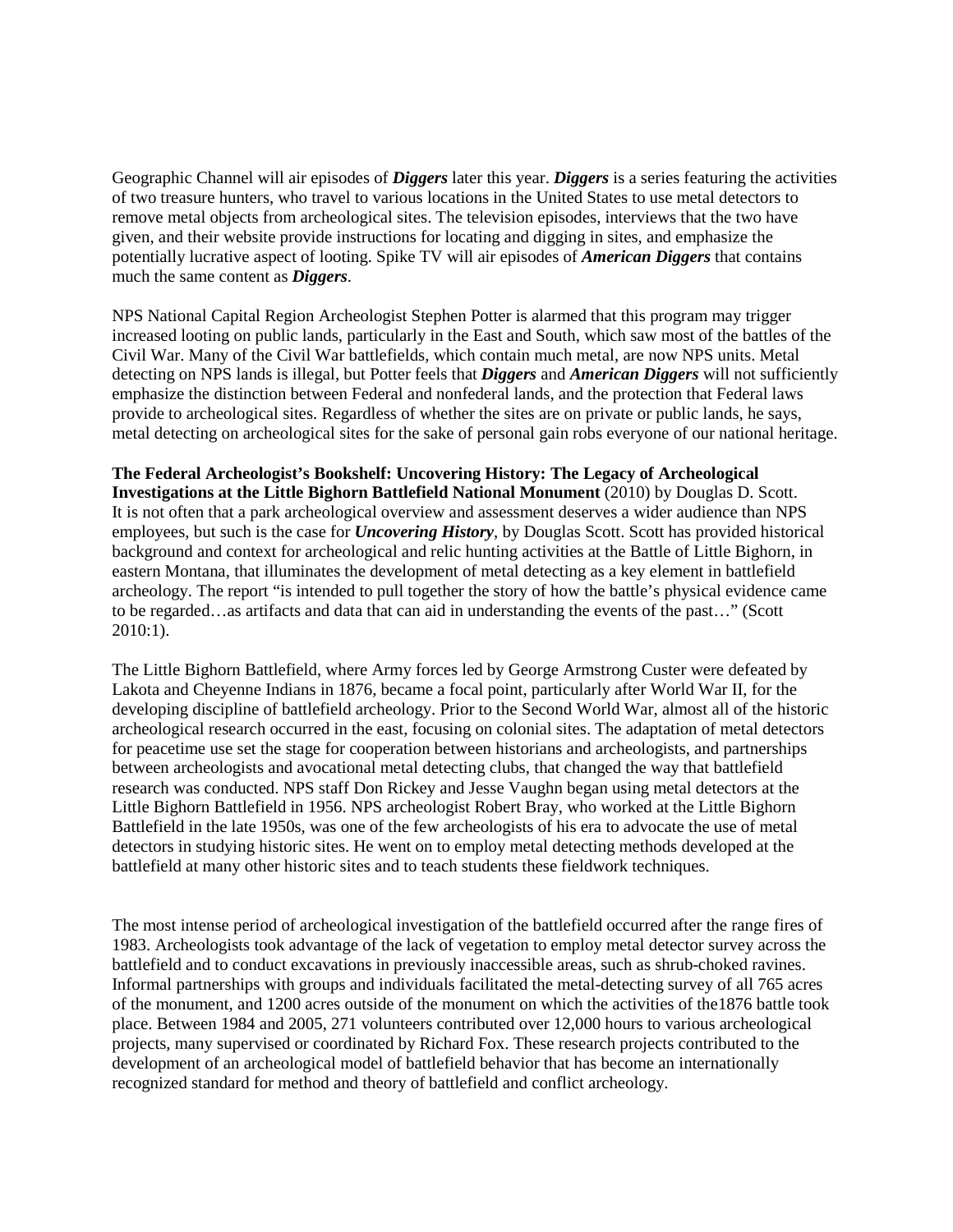*Uncovering History* will probably not educate the reader about events in the Battle of the Little Bighorn; it provides a minimal historical overview, assuming that the reader is already conversant with the battle's events. An overview map of the park with key landmarks of the battle clearly labeled would aid in interpretation of the many aerial photos and schematic maps. Those interested in battle interpretation should consult *Archaeological Perspectives on the Battle of the Little Bighorn* (by Fox et al. 1989).

What *Uncovering History* does do, however, is connect archeological finds to *specific* events within the battle, providing examples and insights into the ways that these types of data are used to verify, refute, and refine our history-based knowledge. The events, while not considered in a chronological context, provide wonderful examples of the ways that battlefield archeology questions, reinforces, and crossfertilizes the historical perspective, sometimes in unexpected ways.

Battlefield archeology provides a context for consideration of Native American oral histories of the battle, at points more accurate than traditionally accepted accounts. Artifact analysis was able to refute an argument that Army guns were inadequate, causing Army troops to lose the battle (the guns did jam, but Indians had the same guns), and that Custer's movements on the battlefield could be determined by locations of brass cartridge cases (other people used brass cartridge cases, too).

The chapter on analyses of human (and horse) bones focused on identification of individuals from the battlefield, as much forensic archeology does at present, and the history of interment and disinterment. The amount of burial and re-burial that went on at the battlefield was surprising, and difficult to sort out if not for archeology. Artifacts found with the human remains were often key elements to identify or refute individual identities.

The report acknowledges that the Battle of the Little Bighorn was a significant symbolic event for Native Americans as well as European Americans and discusses the placement of rock cairns commemorating fallen Cheyenne and Lakota warriors. Geomorphological and comparison with ethnographically known commemorative cairns identified a class of natural formations that were erroneously identified as commemorations. *Uncovering History* ends with a summary of the contributions of the research to date and recommendations for further work that set high standards for other reports.

## **Submerged Cultural Resources Law Enforcement Training**

This four-day class provides training on all aspects of the investigation and prosecution of archeological crimes involving submerged cultural resources. Topics covered include an overview of submerged cultural resource crime and trafficking network; ARPA and other relevant Federal statutes; submerged cultural resource crime scene investigation; archeological damage assessments; search warrant preparation; and case studies. Instructors in the class are national experts in this area of law enforcement.

Target audiences include LE officers, archeologists, and prosecuting attorneys in Federal, State, and local government agencies. Participants should be assigned to management units or jurisdictions that include submerged cultural resources.

The training will be held at Biscayne National Park March 12-15, 2012. Applicants can register through DOILearn at http://www.doi.gov/index.cfm. The course code is NPS-CRS2400, and the tuition is free.

#### **Archeological Resources Protection Training Program**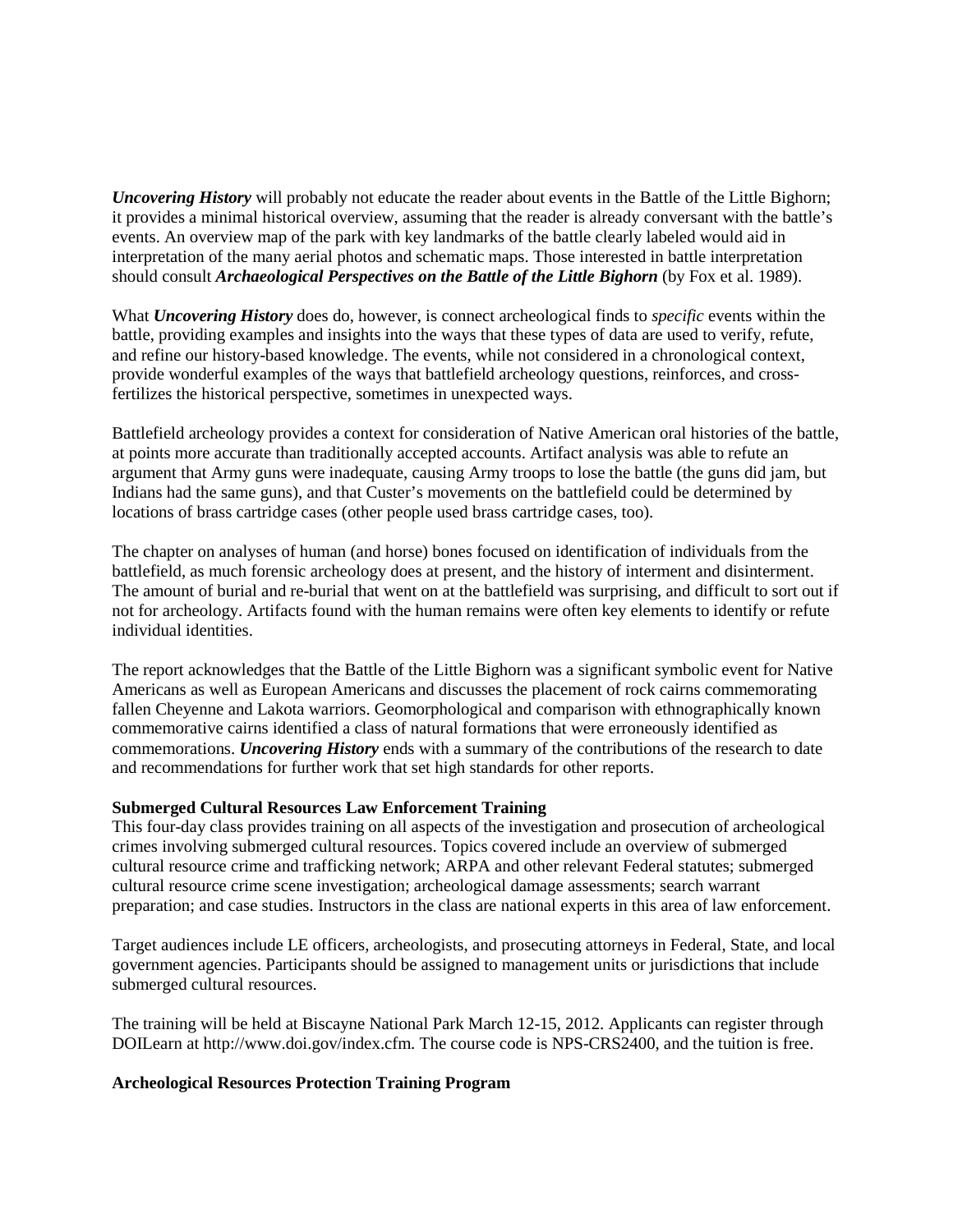The Archeological Resources Protection Training Program was developed jointly by FLETC, USFS, and NPS to provide training in archeological investigation and prosecution of terrestrial archeological resource crimes. Students participate in integrated lectures and discussions, but are separated for specialized law enforcement training to archeologists, and archeological training to law enforcement officers. The class concludes with a practical exercise in which participants work as a team to investigate and document a crime scene. Attendees will gather physical evidence, write search warrants, prepare damage assessments, and provide testimony in a court room scenario.

Enrollment is limited to full-time law enforcement officers and archeologists employed by Federal, State, or local governments. The training will be held at New River Gorge National River March 5-9, 2012, and April 2-6, 2012, at a location to be announced.

For further information, send an e-mail message of inquiry to flete-iod-fsibranch@dhs.gov.

#### **Archeological Damage Assessment Methods**

Archeological Damage Investigation & Assessment (the new business name for Martin McAllister's firm) will offer Archeological Damage Assessment Methods in Tempe, Arizona, March 26 through March 30, 2012. The class will be hosted by Northland Research, Inc.

Potential criminal or civil prosecutions for violations of laws prohibiting unauthorized damage to archeological sites require archeological damage assessments. These assessments also are critically important in sentencing for archeological violations. Archeologists who may be called upon to provide assistance in archeological violation cases must be prepared to assess damages according to established legal and professional standards for these assessments. This class provides training on all aspects of the damage assessment process. The primary instructor for the class is ADIA Archeologist Martin McAllister.

This class is open to all professional archeologists. (Law enforcement officers, prosecuting attorneys, and agency managers who have an interest in archeological damage assessment may sit in on the class during the final two days with no tuition fee.)

The class will be held at the Northland Research, Inc. office, 1865 E. Third Street, Tempe, Arizona. The telephone number of this office is 480-894-0020. The registration deadline for the class is COB March 2, 2012. To register for the class, contact McAllister, phone: 406-239-1874. The class tuition fee is \$850.

#### **Submerged Cultural Resources Awareness Workshop at SAA Meeting in Memphis**

The Advisory Council on Underwater Archaeology will hold a Submerged Cultural Resources Awareness Workshop, to be held on April 18, 2012, from 9am to 5pm at the SAA annual conference in Memphis, TN. This workshop is specifically designed to introduce terrestrial archeologists, land managers, and regulatory agencies to basic concepts in underwater archeology in order to knowledgeably address and respond to underwater cultural resource issues.

Topics to be covered include understanding geophysical survey methods, exploration of public outreach and interpretation strategies, discussion of report requirements and personnel qualifications, examination of submerged cultural resources legislation, and review of case studies and best practices.